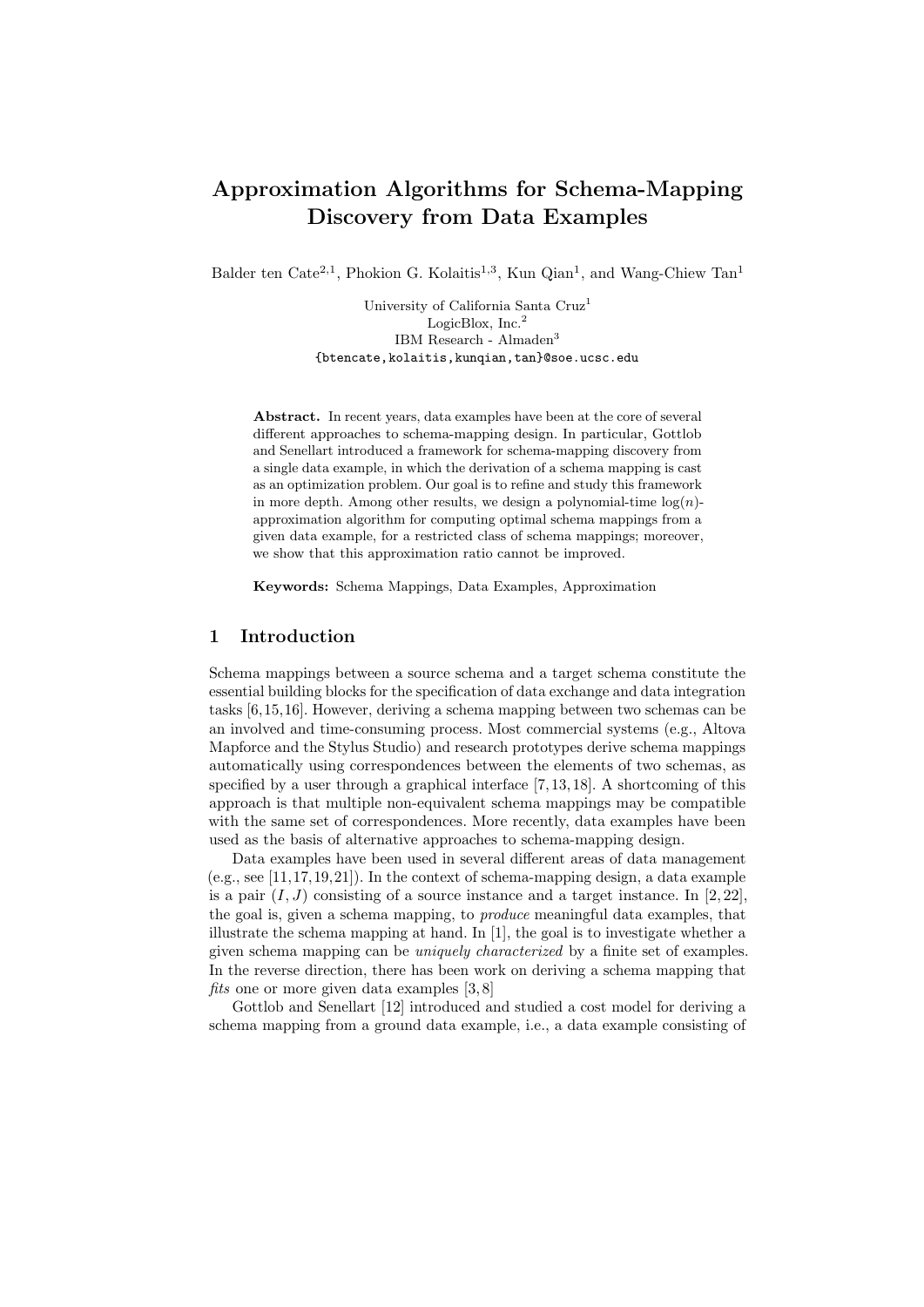instances without nulls. Ideally, given a ground data example  $(I, J)$ , one would like to find a GLAV schema mapping  $M$  that is *valid* (meaning that  $(I, J)$ satisfied the constraints of  $\mathcal{M}$ ) and *fully explaining* for  $(I, J)$  (meaning that every fact in J belongs to every target instance K such that  $(I, K)$  satisfies the constraints of  $\mathcal{M}$ ). However, such a schema mapping need not exist. For this reason, Gottlob and Senellart developed a framework that uses two schemamapping languages: the standard language of GLAV constraints and an extended language GLAV<sup>=, $\neq$ </sup> of repairs that augments, in precise way, GLAV constraints with equalities, inequalities, and ground facts. The *cost* of a GLAV schema mapping M w.r.t. a data example  $(I, J)$  is the minimum of the sizes of valid and fully explaining schema mappings  $\mathcal{M}'$  obtained from  $\mathcal M$  via a sequence of operations that transform  $\mathcal M$  to a schema mapping in the extended language. Given a ground data example  $(I, J)$ , the goal then is to find an *optimal* GLAV schema mapping for  $(I, J)$ , that is to say, a GLAV schema mapping whose cost w.r.t.  $(I, J)$  is as small as possible. Gottlob and Senellart [12] investigated several different decision problems arising naturally in the context of the above framework, including the EXISTENCE-COST problem: given a ground data example  $(I, J)$ and a positive integer  $k$ , is there a GLAV schema mapping  $M$  whose cost w.r.t.  $(I, J)$  is at most k? In [12], it is shown that the EXISTENCE-COST problem is NP-hard, and that it belongs to the third level  $\Sigma_3^p$  of the polynomial hierarchy.

Here, we contribute to the study of schema-mapping discovery from data examples by refining and investigating the Gottlob-Senellart framework in more depth. We refine the framework by considering several different schema-mapping languages. At the base level, we consider sublanguages  $\mathcal L$  of the standard language of GLAV constraints, such as the languages of GAV constraints, LAV constraints, and SH-LAV (single-head LAV) constraints. For each of these schema-mapping languages  $\mathcal{L}$ , we consider two corresponding repair languages, namely,  $\mathcal{L}^{=,\neq}$  and  $\mathcal{L}^=$ ; the former extends  $\mathcal L$  with equalities, inequalities, and ground facts (as in  $[12]$ , while the latter extends  $\mathcal L$  with equalities and ground facts only.

The main algorithmic problem in the Gottlob-Senellart framework is to compute an optimal schema mapping for a given ground data example. The tractability of this optimization problem was left open in [12] (the hardness of the Existence-Cost problem does not imply hardness of the optimization problem, because computing the cost of a given schema mapping for a given ground data example is itself a hard problem). We show that this optimization problem is indeed hard for GLAV mappings, w.r.t. both GLAV<sup>=</sup>-repair and  $GLAV^{=,\neq}$ -repairs. More precisely, unless  $RP = NP$ , there is no polynomial-time algorithm that, given a ground data example, computes a GLAV mapping whose cost is bounded by some fixed polynomial in the cost of the optimal GLAV mapping. Moreover, an analogous result holds for GAV mappings.

After this, we design an approximation algorithm for computing near optimal schema mappings for the case of SH-LAV schema mappings. Specifically, we present a polynomial-time  $O(\log n)$ -approximation algorithm that, given a data example  $(I, J)$ , produces a SH-LAV mapping M together with a SH-LAV<sup>-</sup>-repair  $\mathcal{M}'$  of  $\mathcal M$  for  $(I, J)$ , whose cost is within a logarithmic factor of the cost of the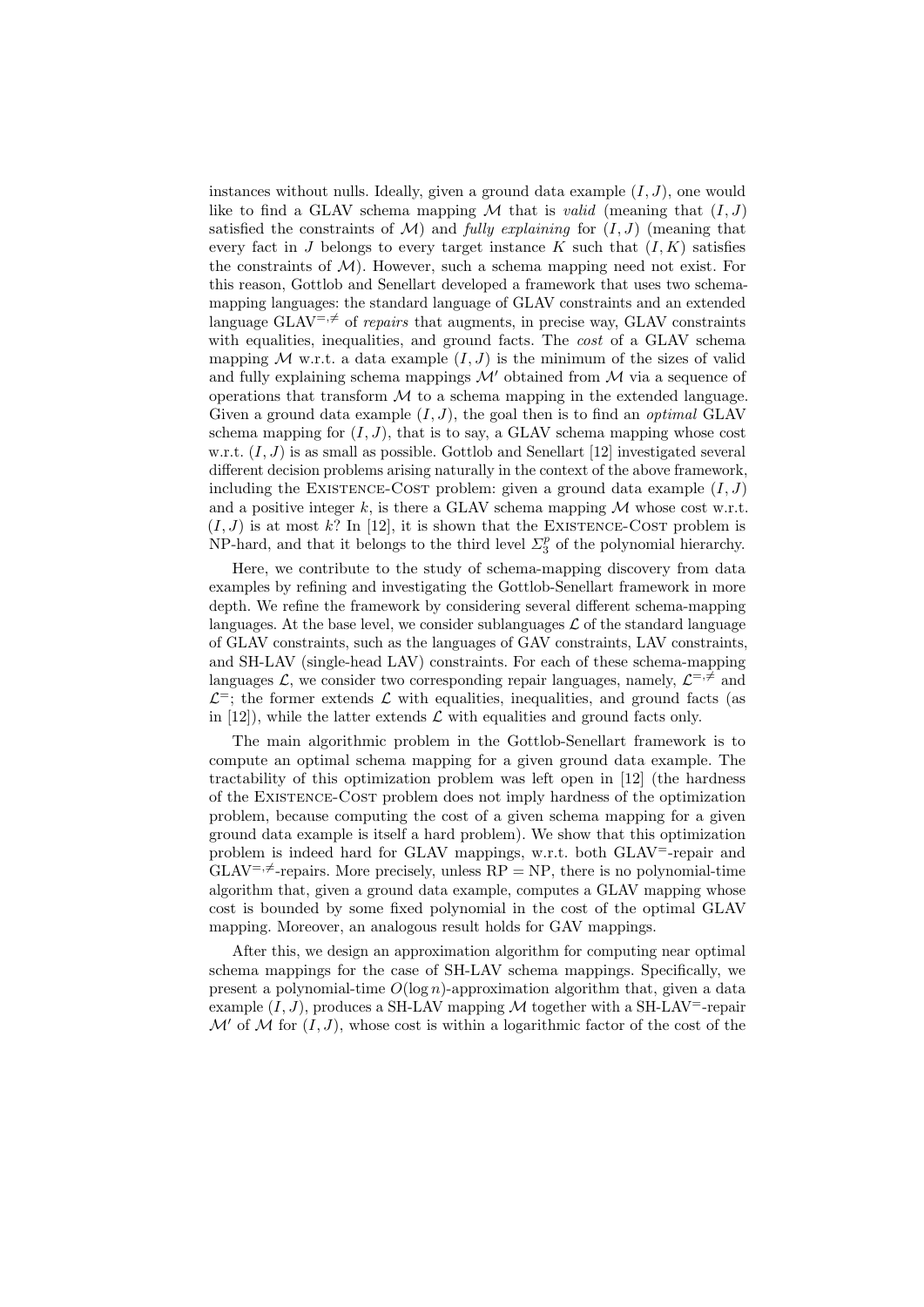optimal SH-LAV mapping for  $(I, J)$ . Finally, we establish that this is a best possible approximation result.

# 2 Preliminaries

**Schemas and Instances** An *instance* over a schema  $\mathbf{R} = \{R_1, \ldots, R_k\}$  can be identified with the finite set of all  $facts R_i(a_1, \ldots, a_m)$ , such that  $R_i$  is a relation symbol of **R** and  $(a_1, \ldots, a_m)$  is a tuple that belongs to the relation  $R_i^I$  of I interpreting  $R_i$ . Database instances contain values that are either *constants* or nulls. A ground instance is an instance such all of its facts are ground, i.e., they consist entirely of constants. In this paper, we will primarily consider ground instances, and we will, at times, drop the adjective "ground". We write  $adom(I)$ to denote the active domain of an instance I.

Schema Mappings Let S, T be two relational schemas, called the *source* schema and the target schema. A schema mapping is a triple  $\mathcal{M} = (\mathbf{S}, \mathbf{T}, \Sigma)$  consisting of a source schema S, a target schema T, and a set  $\Sigma$  of constraints that are typically expressed in some fragment of first-order logic.

A GLAV (Global-and-Local-As-View) constraint, also known as a tuplegenerating dependency (tgd), is a FO-formula of the form  $\forall x (\varphi(x) \rightarrow \exists y \psi(x,y))$ , where  $\varphi(\mathbf{x})$  is a conjunction of atoms over **S** and  $\psi(\mathbf{x}, \mathbf{y})$  is a conjunction of atoms over T. We will often drop the universal quantifiers when writing constraints.

The following are two important special cases of GLAV constraints: (1) A GAV (Global-As-View) constraint is a GLAV constraint whose right-hand side is a single atom without existential quantifiers, i.e., it is of the form  $\forall {\bf x}(\varphi({\bf x}) \to T({\bf x}))$ . (2) A LAV (Local-As-View) constraint is GLAV constraint whose left-hand side is a single atom, i.e. it is of the form  $\forall$ **x**( $S(\mathbf{x}) \rightarrow \exists$ **y** $\psi$ (**x**,**y**)). There is another special case of LAV constraints, called SH-LAV (Single-Head LAV) constraints. A SH-LAV constraint is a GLAV constraint in which both the left-hand side and right-hand side are a single atom, i.e., it is of the form  $\forall \mathbf{x}(S(\mathbf{x}) \to \exists \mathbf{y} T(\mathbf{x}, \mathbf{y}))$ . In fact every DL-lite concept subsumption axiom is equivalent to a SH-LAV constraint [5].

Example 1.  $Geo(x, y) \rightarrow City(y)$  is a LAV constraint that is also a GAV constraint, and hence, in particular, is a SH-LAV contraint; Geo $(x, y) \rightarrow \exists z \text{City}(z)$ is a SH-LAV constraint that is not a GAV constraint. Finally, the constraint  $Geo(x, y) \wedge Geo(x, z) \rightarrow City(y)$  is a GAV constraint that is not a LAV constraint.

A GLAV schema mapping is a schema mapping  $\mathcal{M} = (\mathbf{S}, \mathbf{T}, \Sigma)$ , where  $\Sigma$  is a finite set of GLAV constraints. The notions of GAV, LAV, and SH-LAV schema mappings are defined in an analogous way.

**Data Examples** Let S be a source schema and  $\mathbf{T}$  be a target schema. A data example is a pair  $(I, J)$  such that I is a source instance and J is a target instance. A data example  $(I, J)$  is ground if both I and J are ground instances. The size  $||(I, J)||$  of a data example  $(I, J)$  is the total number of facts in I and J.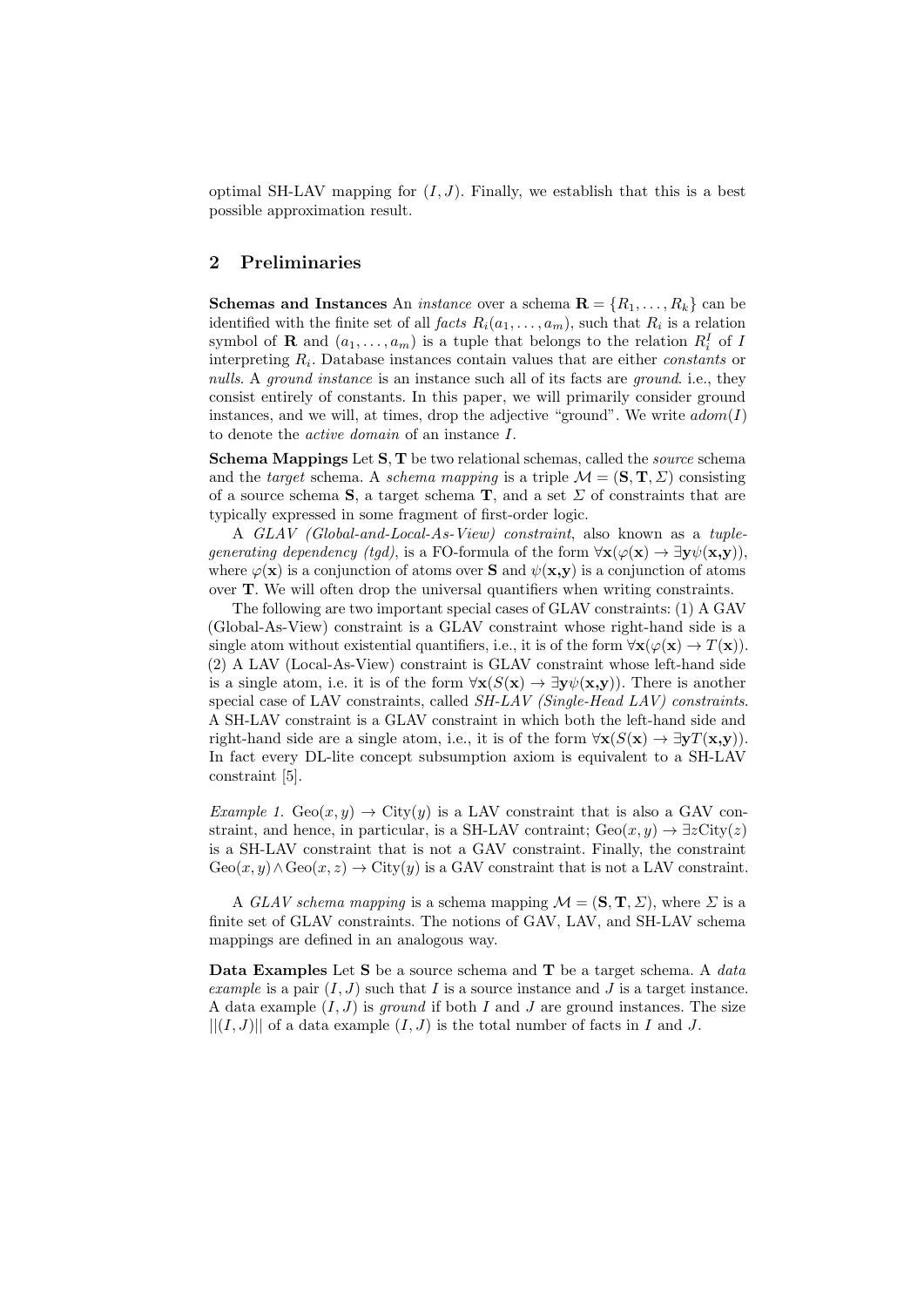#### **Table 1.** Data Example  $(I, J)$

Source Instance Geo(US, San Francisco) Geo(Calif, San Jose)  $Geo(US, Los Angeles)$ <br> $Geo(US, Miami)$ <br> $Geo(US, Boston)$ Geo(Calif, Los Angeles) Geo(US, Boston) Geo(Calif, San Diego)<br>Geo(US, New York) Geo(Canada, Vancouv Geo(Canada, Vancouver)<br>Geo(Germany, Berlin) Geo(NorthAm, Boston) Geo(Germany, Berl<br>Geo(NorthAm, Toronto) Geo(Japan, Tokyo) Geo(NorthAm, Toronto) Geo(Japan, Tokyo)<br>Geo(NorthAm, New York) Geo(China, Beijing) Geo(NorthAm, New York) Geo(China, Beijing)<br>Geo(NorthAm, Miami) Geo(France, Paris) Geo(NorthAm, Miami) Geo(UK, London)

Target Instance City(San Francisco) City(San Jose) City(San Diego) City(Los Angeles) City(Boston) City(Toronto) City(New York) City(Miami)

Let  $\mathcal{M} = (\mathbf{S}, \mathbf{T}, \Sigma)$  be a schema mapping, and let  $(I, J)$  be a ground data example. We say that M is valid for  $(I, J)$  if  $(I, J) \models \Sigma$ , that is,  $(I, J) \in E$ satisfies all constraints in  $\Sigma$ . We say that M explains a fact f of J with respect to I if, for all target instances K such that  $(I, K) \models \Sigma$ , we have that  $f \in K$ . Finally, we say that M is fully explaining for a data example  $(I, J)$  if M explains each fact of J with respect to I. We will use the expression  $vfe$  as a shorthand for "valid and fully explaining".

In [1,3], a schema mapping M was said to fit a data example  $(I, J)$  if J is a universal solution of I w.r.t.  $M$ , i.e., J is a solution for I w.r.t. M such that for every solution  $J'$  for I, there is a homomorphism from  $J$  to  $J'$  that maps constants to themselves (see [10] for more on universal solutions). It is not hard to verify that if  $(I, J)$  is a ground data example and M is a schema mapping, then M fits  $(I, J)$  if and only if M is vfe for  $(I, J)$ .

Example 2. Let  $\mathcal{M} = (\mathbf{S}, \mathbf{T}, \Sigma)$ , where  $\mathbf{S} = \{\text{Geo}(\text{area}, \text{city})\}$ ,  $\mathbf{T} = \{\text{City}(\text{cityName})\}$ ,  $\Sigma = \{ \text{Geo}(x, y) \rightarrow \text{City}(y) \}.$  Consider the data examples  $(I_i, J_i), i = 1, 2, 3$ , where

 $I_1$ : Geo(CA, San Francisco), Geo(CA, San Jose), Geo(US, Boston), Geo(US, Los Angeles)

- J<sup>1</sup> : City(San Francisco), City(San Jose)
- $I_2$ : Geo(CA, San Francisco)
- $J_2$ : City(San Francisco), City(New York)
- $I_3: \text{Geo(CA, San Francisco)}, \text{Geo(CS, New York)}$
- $J_3$ : City(San Francisco), City(New York)

In these data examples, since  $I_1$  contains Geo(US,Boston), but City(Boston) is not in  $J_1$ , we have that M is not valid for  $(I_1, J_1)$ ; moreover, M is valid for  $(I_2, J_2)$ , but it fails to explain the target fact City(New York); however, M is valid and fully explaining for  $(I_3, J_3)$ . Using a simple automorphism argument, it is easy to see there is no valid and fully explaining GLAV schema mapping for  $(I_1, J_1)$ . Moreover, since  $J_2$  contains a constant that does not appear in the  $I_2$ , there is no valid and fully explaining GLAV schema mapping for  $(I_2, J_2)$ .

### 3 Repair Framework and Cost Model

In [12], the language of GLAV constraints was used as the "base language", and an extended "repair language" was introduced; the repair language includes equalities, inequalities, and ground facts, and is used for "repairing" GLAV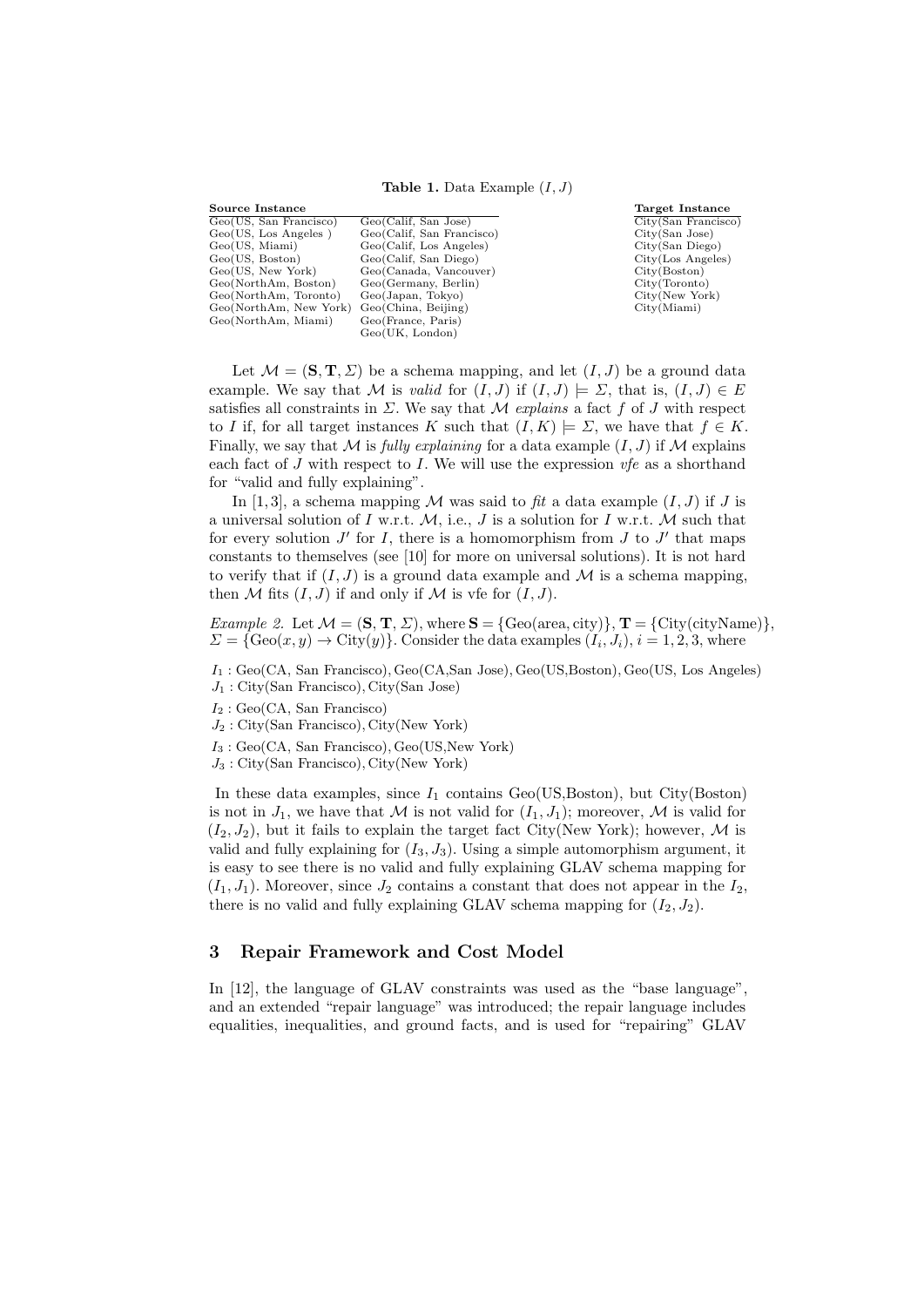schema mappings, so that they are valid and fully explaining for a given ground data example. We refine this framework by considering different sublanguages of the language of GLAV constraints, as well different repair languages.

**Definition 1.** Fix a schema-mapping language  $\mathcal{L}$  (e.g., GLAV). An  $\mathcal{L}^{=,\neq}$ -constraint is a formula  $\theta$  of the form  $\forall x(\varphi(x) \land \alpha(x) \to \exists y(\psi(x,y) \land \beta(x,y)))$ , where

- 1.  $\forall x(\varphi(x) \rightarrow \exists y \psi(x,y))$  is an *L*-constraint;
- 2.  $\alpha(x)$  is a possibly empty conjunction of formulas of the form  $x \sim c$ , where  $\sim \in \{ =, \neq \}, x \in \mathbf{x}, \text{ and } c \text{ is a constant};$
- 3.  $\beta(x,y)$  is a possibly empty conjunction of formulas of the form  $(x_1 = c_1 \wedge \ldots \wedge x_n = c_n) \rightarrow$  $y = c$ , where each  $x_i \in \mathbf{x}, y \in \mathbf{y},$  and  $c_1, \ldots, c_n, c$  are constants.
- A  $\mathcal{L}^=$ -constraint is a  $\mathcal{L}^{=,\neq}$ -constraint with no conjuncts of the form  $x \neq c$  in  $\alpha$ .

We will write  $\mathcal L$  to denote a schema-mapping language (e.g., GLAV), and we will write  $\mathcal{L}^{\pm, \neq}$  and  $\mathcal{L}^{\pm}$  to denote the corresponding repair language (with and without inequalities). We will use  $\mathcal{L}^*$  to refer to either  $\mathcal{L}^{=,\neq}$  or  $\mathcal{L}^=$ . We say that the formula  $\theta$  as above is a  $\mathcal{L}^*$ -repair of the constraint  $\forall \mathbf{x} (\varphi(\mathbf{x}) \to \exists \mathbf{y} \psi(\mathbf{x}, \mathbf{y}))$ .

**Definition 2.** An  $\mathcal{L}^*$ -repair of an  $\mathcal{L}$ -schema mapping  $\mathcal{M} = (\mathcal{S}, \mathcal{T}, \Sigma)$  is an  $\mathcal{L}^*$ schema mapping  $\mathcal{M}' = (\mathbf{S}, \mathbf{T}, \Sigma')$  such that each  $\psi \in \Sigma'$  is either a ground fact or is an  $\mathcal{L}^*$ -repair of some  $\phi \in \Sigma$ , and, for each  $\phi \in \Sigma$ , at least one  $\mathcal{L}^*$ -repair of  $\phi$  belongs to  $\Sigma'$ . We write  $repair_{\mathcal{L}^*}(\mathcal{M})$  to denote the set of all  $\mathcal{L}^*$ -repairs of M.

The above definition differs from that of repairs in [12] in that we allow  $\mathcal{M}'$  to contain multiple repairs of the same  $\mathcal{L}$ -constraint from  $\mathcal{M}$ , whereas, in [12], the  $\mathcal{L}^*$ -constraints of  $\mathcal{M}'$  stand in a one-to-one correspondence with the  $\mathcal{L}$ -constraints of  $M$ . There are cases in which a  $\mathcal{L}$ -constraint may need to be repaired more than once with, say, different combinations of equalities and inequalities. In such cases, the optimal schema mapping in [12] may contain multiple copies of the same GLAV constraint or multiple GLAV constraints that are identical up to a renaming of variables (see Example 4). Our definition addresses this shortcoming.

*Example 3.* Recall that the data example  $(I_1, J_1)$  in Example 2 had no vfe GLAV schema mapping. Consider the following  $GLAV^{=,\neq}$  schema mappings:

- $\mathcal{M}_1 = \{ \text{Geo}(x, y) \land (x = \text{CA}) \rightarrow \text{City}(y) \}$
- $M_2 = \{ \text{Geo}(x, y) \to \exists z \text{City}(z) \land (y = \text{San Jose} \to z = \text{San Jose}) \}$  $\wedge$  (y = San Francisco  $\rightarrow$  z = San Francisco)}
- $M_3 = \{City(San Francisco), City(San Jose)\}$
- $\mathcal{M}_4 = \{ \text{Geo}(x, y) \land (x \neq \text{US}) \rightarrow \text{City}(y) \}$
- $\mathcal{M}_5 = \{ \text{Geo}(x, y) \land (x = \text{moon}) \rightarrow \text{City}(x) \}$

 $\mathcal{M}_1, \mathcal{M}_2, \mathcal{M}_3$ , and  $\mathcal{M}_4$  are vfe for  $(I_1, J_1)$ , but in different ways:  $\mathcal{M}_1$  consists of a repair of  $Geo(x,y) \to City(y)$  that uses an equality to restrict the constraint to source facts whose first attribute has value CA;  $\mathcal{M}_2$  consists of a repair of  $Geo(x,y) \rightarrow \exists z \text{City}(z)$  that uses two conditional equalities to explicitly specify a value of z depending on the value of y;  $M_3$  is a repair of the empty schema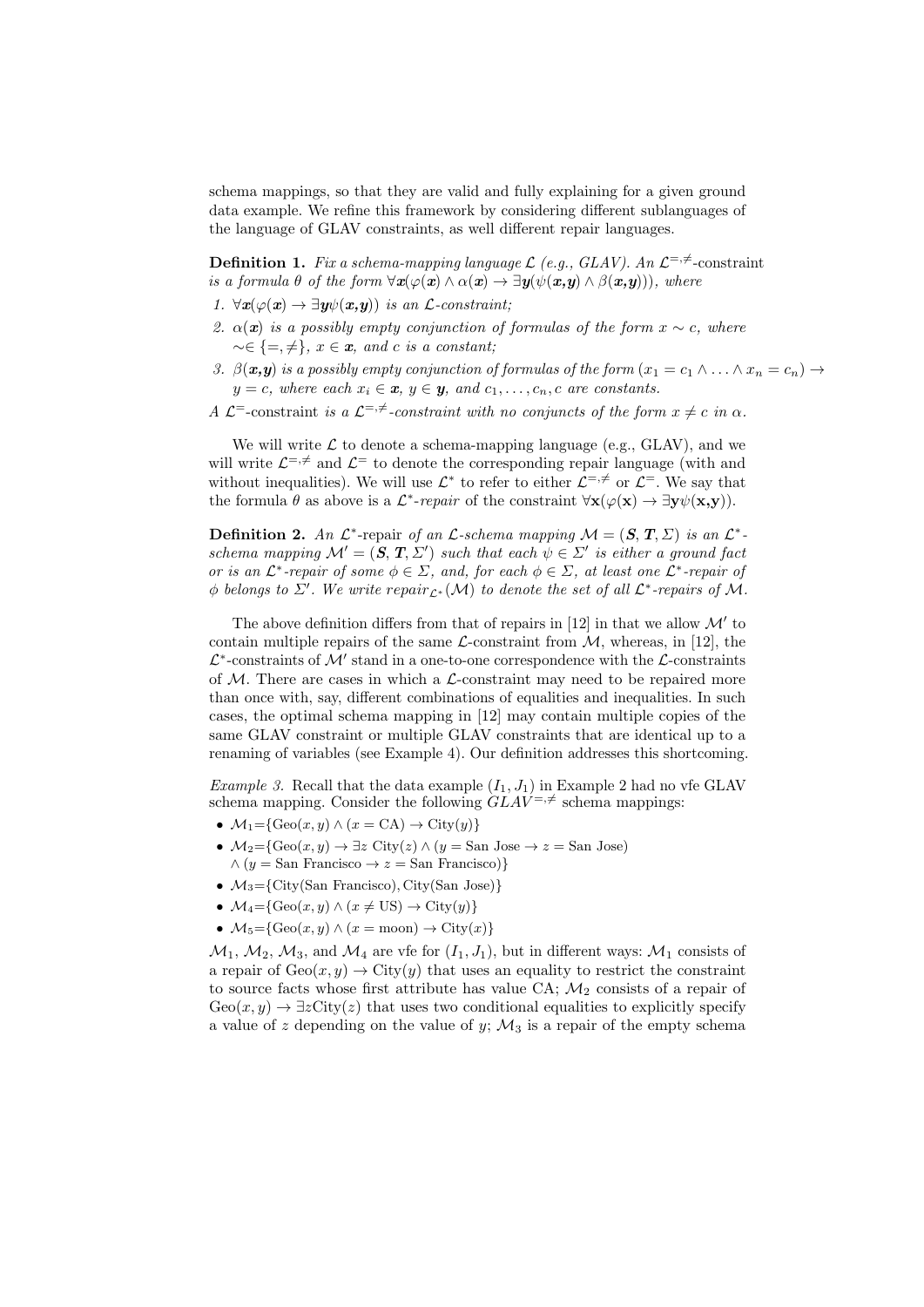mapping, and it lists all the ground facts of  $J_1$ ; finally,  $\mathcal{M}_4$  consists of a repair of the same constraint as  $\mathcal{M}_1$  that, instead, uses an inequality.

 $\mathcal{M}_5$  is valid, but does not explain  $(I_1, J_1)$ . It uses the equality  $(x = moon)$ , where moon is outside the active domain of  $(I_1, J_1)$ . We informally say that this equality cancels  $\mathcal{M}_5$  (with respect to the data example  $(I_1, J_1)$ ).

*Example 4.* We illustrate the need for multiple repairs of the same constraint. For the data example  $(I, J)$  in Table 1, consider the GLAV schema mappings

 $- \mathcal{M}_1 = \{ \text{Geo}(x, y) \rightarrow \text{City}(y) \},\$ 

 $- \mathcal{M}_2 = \{ \text{Geo}(x_1, y_1) \rightarrow \text{City}(y_1), \text{Geo}(x_2, y_2) \rightarrow \text{City}(y_2) \}$ 

and consider the GLAV<sup>=, $\neq$ </sup>-schema mapping  $\mathcal{M}_r$  specified by the constraint  $Geo(x, y) \wedge (x = \text{Calif}) \rightarrow \text{City}(y)$ ,  $Geo(x, y) \wedge (x = \text{NorthAm}) \rightarrow \text{City}(y)$ .

Note that  $\mathcal{M}_r$  is vfe for  $(I, J)$ . Note also that  $\mathcal{M}_2$  consists of two renamings of the GLAV constraints of M. By our definition of repair,  $\mathcal{M}_r$  is a repair of  $\mathcal{M}_1$ and also of  $\mathcal{M}_2$ . However, according to the definition of repair in [12],  $\mathcal{M}_r$  does not qualify as a repair of  $\mathcal{M}_1$ , and, indeed, one of the smallest repairs of  $\mathcal{M}_1$  is obtained by adding an equality  $(x = US)$  to the left-hand side of the constraint in  $\mathcal{M}_1$  together with adding three ground facts: City(San Jose), City(Toronto), and City(San Diego). Since the cost of a schema mapping w.r.t. a data example will be measured by the size of the smallest repair, we have that, under the cost model of [12],  $\mathcal{M}_2$  has a lower cost than  $\mathcal{M}_1$ , which is counterintuitive.

As pointed out in [12], if  $(I, J)$  is a ground data example, then there is always a vfe GLAV<sup>=, $\neq$ </sup> schema mapping for  $(I, J)$ . In fact, trivially, the collection of all the ground facts in J is a vfe schema mapping for  $(I, J)$ . This shows that, for all schema-mapping languages  $\mathcal L$  considered her, every ground data example has a  $\mathcal{L}^=$  repair. Indeed, every  $\mathcal{L}$ -schema mapping has a  $\mathcal{L}^=$ -repair that is vfe (obtained by cancelling all constraints and adding all ground target facts).

The cost model introduced in [12] focuses on finding a schema mapping in the base language, such that the cost of transforming it to a vfe schema mapping in the repair language is as small as possible.

**Definition 3.** [12] The size of a first-order formula  $\varphi$ , denoted size( $\varphi$ ), is the number of occurrences of variables and constants in  $\varphi$  (each variable and constant is counted as many times as it occurs in  $\varphi$ ); occurrences of variables as arguments of quantifiers do not count. A ground fact  $R(a_1, \ldots, a_n)$ , for present purposes, is viewed as shorthand for  $\exists x_1, \ldots, x_n R(x_1, \ldots, x_n) \wedge x_1 = a_1 \wedge \cdots \wedge x_n = a_n;$ therefore, we consider its size to be 3n. The size of a repair of a schema mapping is the sum of the sizes of the constraints and the ground facts of the repair.

Note that the motivation for the above treatment of ground facts is to discourage the use of ground facts in repairing schema mappings.

**Definition 4.** The cost of an  $\mathcal{L}\text{-}schema$  mapping  $\mathcal{M}$  for a data example  $(I, J)$ and a repair language  $\mathcal{L}^*$ , denoted by  $cost(\mathcal{M}, (I, J), \mathcal{L}^*)$ , is the smallest size of a vfe  $\mathcal{L}^*$ -repair of M for  $(I, J)$ . An  $\mathcal{L}$ -schema mapping M is  $\mathcal{L}^*$ -optimal for  $(I, J)$  if  $cost(M, (I, J), \mathcal{L}^*)$  is the minimum of the quantities  $cost(M', (I, J), \mathcal{L}^*)$ , where  $M'$  ranges over all  $\mathcal{L}\text{-}s$ chema mappings.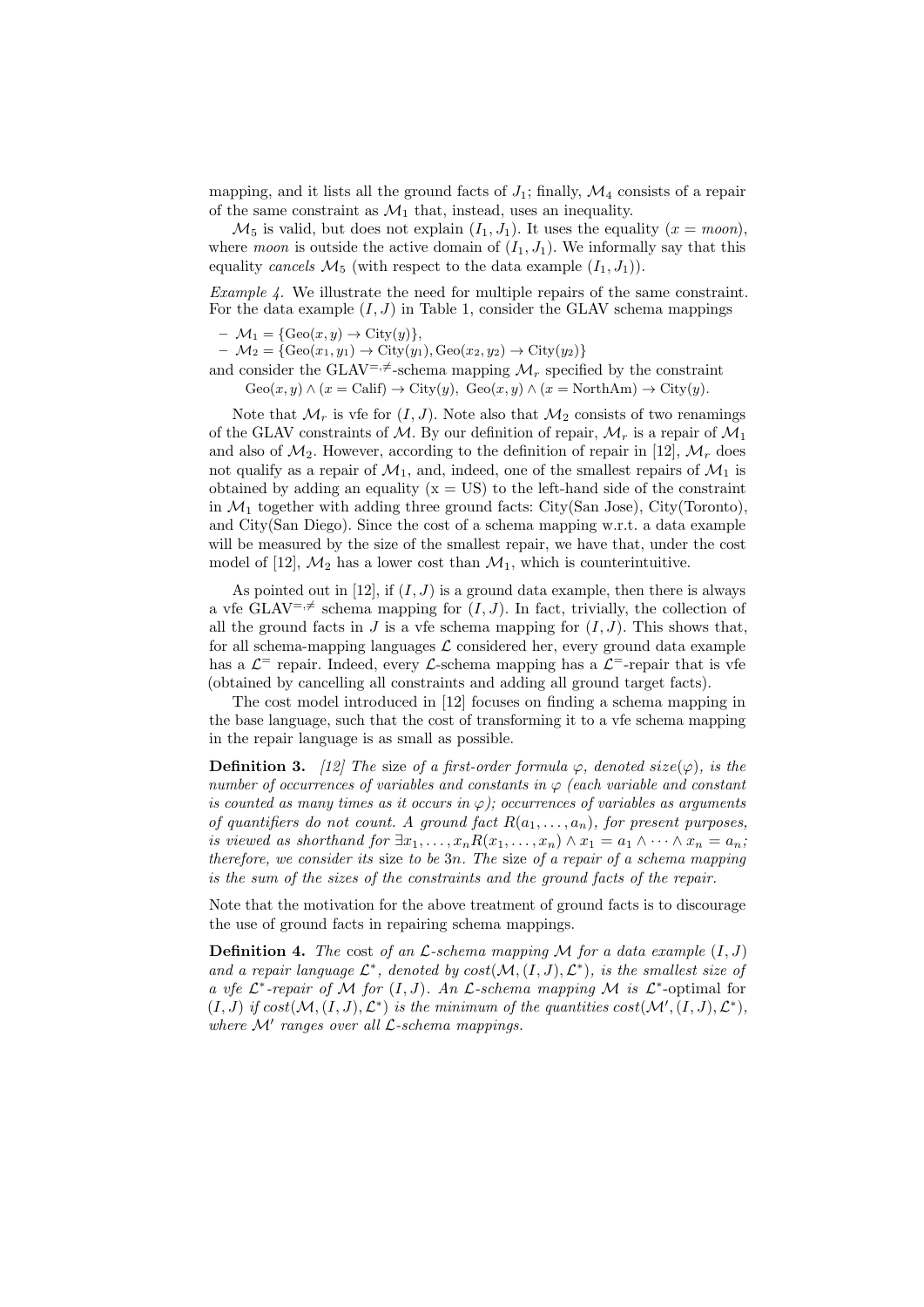Example 5. We continue from Example 3 by considering the schema mappings  $\mathcal{M}_a = \{ \text{Geo}(x, y) \to \text{City}(y) \}, \, \mathcal{M}_b = \{ \text{Geo}(x, y) \to \exists z \text{ City}(z) \}, \, \text{and} \, \, \mathcal{M}_c = \emptyset.$ 

Both  $\mathcal{M}_1$  and  $\mathcal{M}_5$  are vfe repairs of  $\mathcal{M}_a$  for  $(I_1, J_1)$  and both have size 5; it is easy to verify that no other vfe repairs of  $\mathcal{M}_a$  has size less than 5, hence  $cost(\mathcal{M}_a, \{(I_1, J_1)\}, GLAV^{\pm, \neq}) = 5$ . The repair  $\mathcal{M}_3$  is the only vfe repair of  $\mathcal{M}_c$ , and  $cost(\mathcal{M}_c, \{(I_1, J_1)\}, GLAV^{\pm, \neq}) = 6$ . Moreover,  $\mathcal{M}_2$  is a vfe repair of  $\mathcal{M}_b$  and  $size(\mathcal{M}_2) = 11$ , but the cost of  $\mathcal{M}_b$  is not 11. To see this, consider the schema mapping  $\mathcal{M}'_2$  specified by the constraint

 $\mathcal{M}'_2 = \{\text{Geo}(x, y) \to \exists z \text{ City}(z) \land (z = \text{San Jose}), \text{City}(\text{San Francisco})\}.$ Clearly,  $\mathcal{M}'_2$  is also a vfe repair of  $\mathcal{M}_b$  for  $(I_1, J_1)$  and has size of 8.

The notion of an optimal schema mapping in Definition 4 differs from the corresponding definition in [12] in that we consider a slightly different notion of repair, as explained in the remarks following Definition 2. A consequence of this is that an optimal schema mapping in our sense has cost less than or equal than the cost of an optimal schema mapping in the sense of [12]. However, the complexity-theoretic results concerning the various algorithmic problems do not depend on this, and, indeed, the proofs are not affected by this change.

### 4 Hardness of Computing Optimal Schema Mappings

As we have seen, the main characteristic of the framework introduced in [12] and refined here is to cast schema-mapping discovery as an optimization problem: given a finite set of ground data examples, produce a schema mapping of minimum cost. Two different decision problems naturally arise in this setting.

**Definition 5.** The decision problem  $\text{COST}_{\mathcal{L}^*}$  asks: given a ground data example  $(I, J)$ , a  $\mathcal L$ -schema mapping M, and an integer  $k \geq 0$ , is  $cost(\mathcal{M}, (I, J), \mathcal{L}^*) \leq k^2$ 

**Definition 6.** The decision problem EXISTENCE-COST<sub> $\mathcal{L}^*$ </sub> asks: given a ground data example  $(I, J)$  and an integer  $k \geq 0$ , does there exists a  $\mathcal{L}$ -schema mapping M such that  $cost(M, (I, J), \mathcal{L}^*) \leq k$ ?

In these two problems, the source schema and the target schema are part of the input. One can also consider the variants of these problems, such as EXISTENCE-COST<sub> $\mathcal{L}^*$ </sub> (S, T), obtained by fixing the source and target schemas.

The preceding problems were introduced and studied in [12] when the base language  $\mathcal L$  is GLAV or GAV, and the repair language is  $\mathcal L^{=,\neq}.$  It was shown there that  $\text{COST}_{\text{GLAV}} \neq \text{ belongs to } \Sigma_3^p$  (the third level of the polynomial hierarchy) and is  $\Pi_2^p$ -hard, while  $\text{COST}_{\text{GAV}} = \neq \text{belongs to } \Sigma_2^p$  and is DP-hard. It was also shown that EXISTENCE-COST<sub>GLAV</sub>=, $\neq$  belongs to  $\sum_{i=1}^{p}$  and that EXISTENCE-COST<sub>GAV</sub>=, $\neq$ belongs to  $\Sigma_2^p$ ; moreover, both these problems were shown to be NP-hard.<sup>1</sup>

We show that the problems COST and EXISTENCE-COST are NP-complete for the languages of LAV schema mappings and SH-LAV schema mappings. Neither of these schema-mapping languages was considered in [12].

 $1$  The NP-hardness proof given in [12] is flawed. The authors have shared with us, in private communication, a correct NP-hardness proof.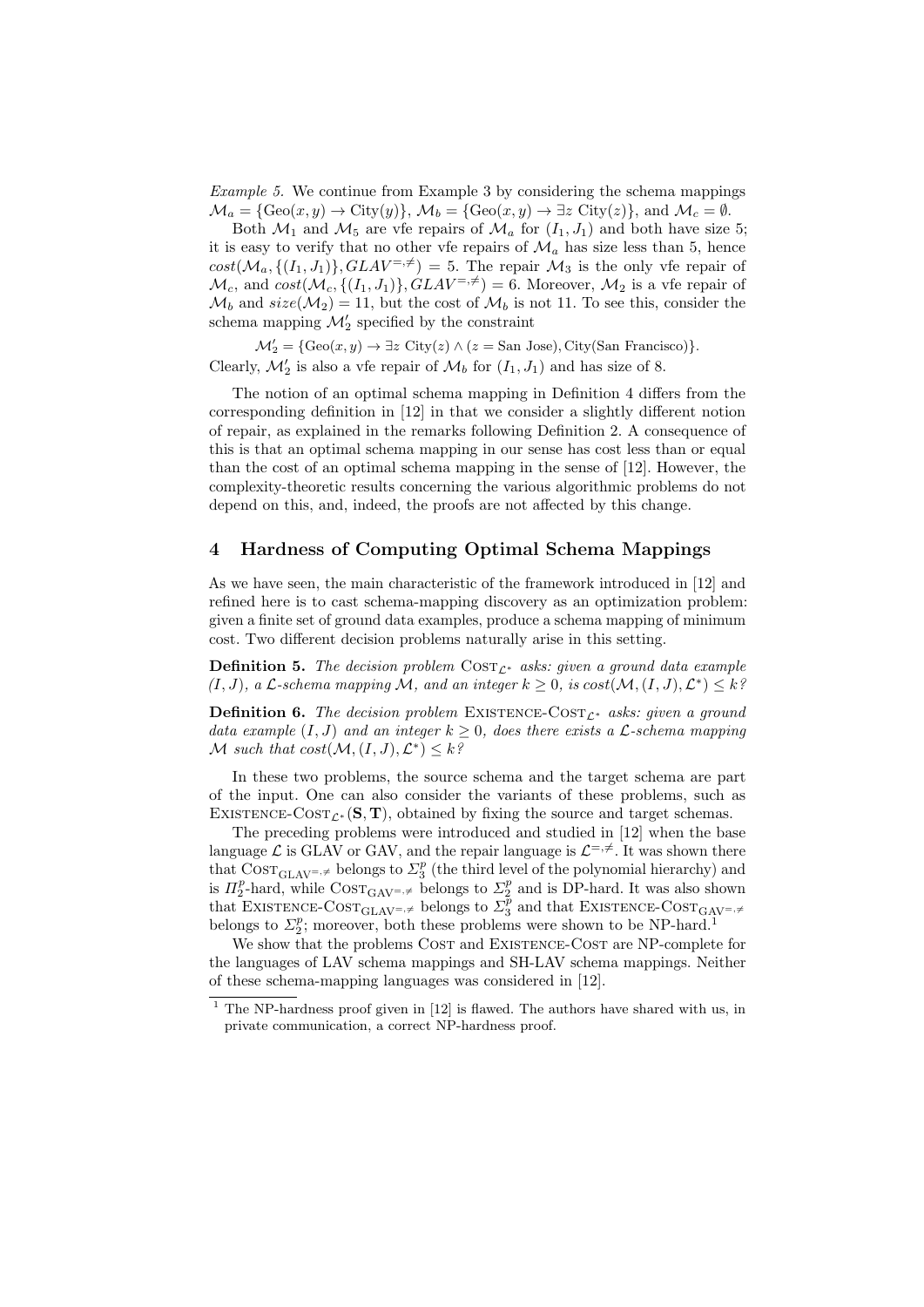**Theorem 1.** Assume that  $\mathcal{L}^* \in \{LAV^{=,\neq}, LAV^{=}, SH-LAV^{=,\neq}, SH-LAV^{=}\}$ . Then the problems  $\text{COST}_{\mathcal{L}^*}$  and EXISTENCE- $\text{COST}_{\mathcal{L}^*}$  are NP-complete. In fact, there are fixed schemas  $S$  and  $T$  for which these problems are NP-complete.

Theorem 1 is established via a reduction from the SET-COVER problem. Next, we show that the problem of computing optimal GLAV schema mappings is not solvable in polynomial time, unless RP=NP. Note that this does not follow directly from the  $\Pi_2^p$ -hardness of EXISTENCE-COST<sub>GLAV</sub><sub>=,≠</sub> established in [12], because  $\text{COST}_{GLAV = \neq}$  is DP-hard. The same holds true for GAV mappings. Actually, we show a stronger result: unless  $RP = NP$ , there is no polynomial-time algorithm that, given a ground data example  $(I, J)$ , computes a GLAV schema mapping whose cost is bounded by a polynomial in the cost of the optimal GLAV schema mapping; moreover, the same holds true for GAV schema mappings.

**Theorem 2.** Assume that  $\mathcal{L} \in \{GLAV, GAV\}$  and let  $p(x)$  be a polynomial. Unless  $RP = NP$ , there is no polynomial-time algorithm that, given a ground data example  $(I, J)$ , computes a L-schema mapping M such that  $cost(M, (I, J), \mathcal{L}^{=,\neq}) \leq$  $p(cost(M_{opt}, (I, J), \mathcal{L}^{=,\neq})),$  where  $\mathcal{M}_{opt}$  is an  $\mathcal{L}^{=,\neq}$ -optimal schema mapping for  $(I, J)$ . Moreover, the same holds true when  $\mathcal{L}^{=,\neq}$  is replaced by  $\mathcal{L}^{=}$ . In fact, there are fixed source and target schemas for which these results hold.

Theorem 2 also shows that the computational hardness is, to some extent, robust under changes to the precise cost function. The proof is based on procedure that transforms a ground data example  $(I, J)$  into another ground data example  $(I', J')$ , which, intuitively, contains many isomorphic copies of the original data example  $(I, J)$ , such that every near-optimal GLAV (GAV) schema mapping for  $(I', J')$  corresponds to a fitting GLAV (GAV) schema mapping for  $(I, J)$  of near-minimal size. This is combined with a hardness result for computing fitting GAV schema mappings of near-minimal size, established in [8].

# 5 Approximation of Optimal Single-Head LAV Mappings

We now study the approximation properties of the following optimization problem:

**Definition 7.** The Optimal-REPAIR<sub>C<sup>\*</sub></sup> (S, T) problem asks: given a ground data</sub> example  $(I, J)$  with source schema **S** and target schema **T**, compute a minimal-size valid and fully explaining  $\mathcal{L}^*$ -schema mapping for  $(I, J)$  and  $\mathcal{L}^*$ .

This problem is equivalent to the problem that asks to compute an optimal  $\mathcal{L}$ -schema mapping  $\mathcal{M}$  together with a minimal-size  $\mathcal{L}^*$ -repair of  $\mathcal{M}$ ; in particular, it contains, as a special case, the problem of computing an optimal  $\mathcal{L}$ -schema mapping for a given ground data example. This is so because, from a minimal-size valid and fully explaining  $\mathcal{L}^*$ -schema mapping, we can immediately extract an optimal  $\mathcal{L}$ -schema mapping by, simply by dropping all equalities, inequalities, and ground facts. Therefore, it follows from Theorem 2 that (assuming  $RP \neq NP$ ) there is no polynomial-time algorithm that solves OPTIMAL-REPAIR $\mathcal{L}^*$ , when  $\mathcal{L}^* \in \{GLAV^=, GLAV^{=,\neq}, GAV^{=}, GAV^{=,\neq}\}.$ 

We establish a positive approximability result for  $SH-LAV^=$  mappings.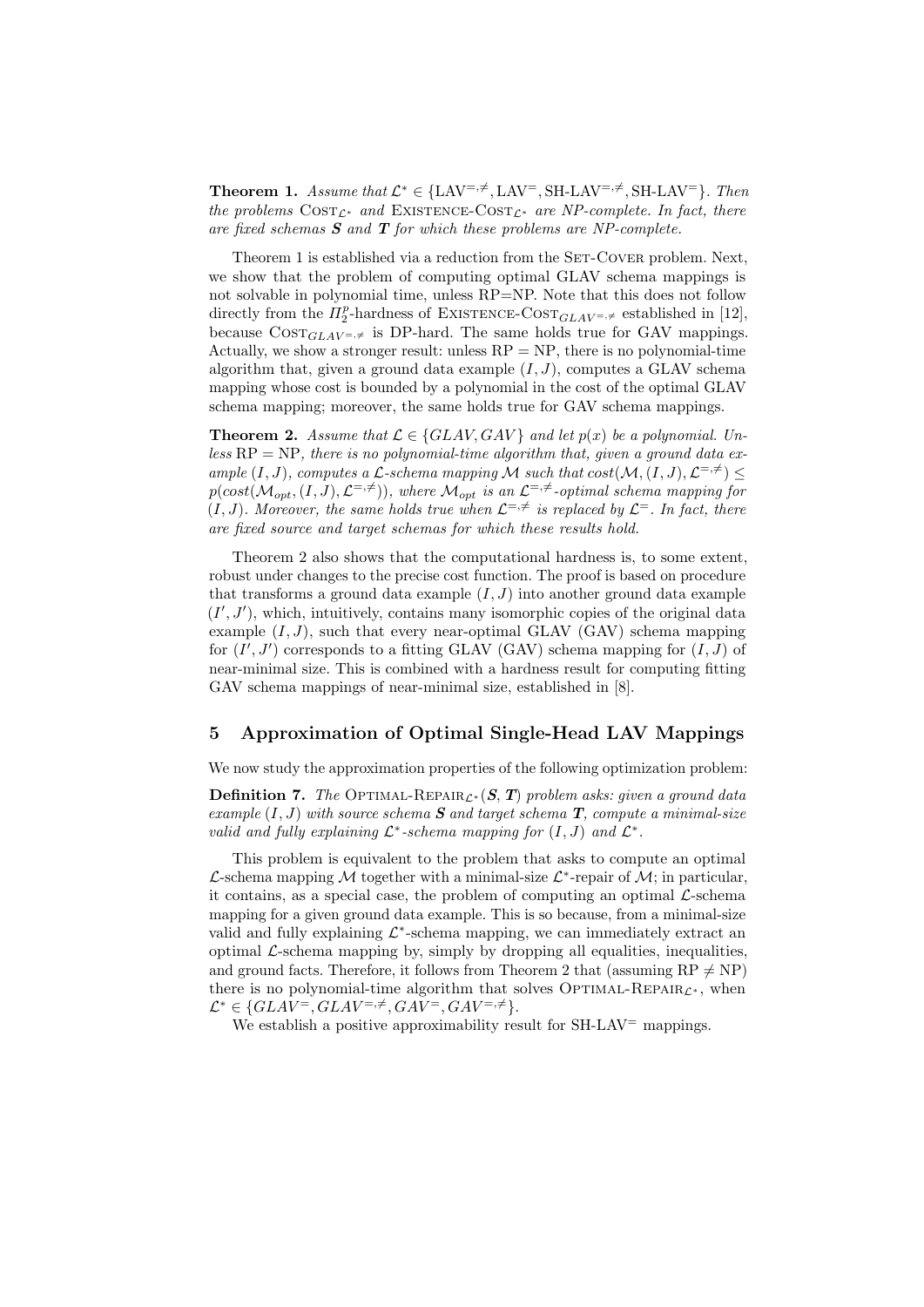**Theorem 3.** Fix a pair of schemas  $S$ ,  $T$ . There is a polynomial-time  $\mathcal{H}(n)$ approximation algorithm for OPTIMAL-REPAIR<sub>SH-LAV</sub>=  $(S, T)$ , where  $\mathcal{H}(n) =$  $\sum_{i=1}^{n} \frac{1}{i}$  is the n-th harmonic number.

Our approximation algorithm is obtained by establishing a close connection between SET-COVER and OPTIMAL-REPAIR<sub> $\mathcal{L}^*$ </sub>. It is known that, although the SET-COVER problem is not constant-approximable, it is  $\mathcal{H}(n)$ -approximable, where  $n$  is the size of the universe. Moreover, this approximation ratio is known to be asymptotically optimal: unless  $P = NP$ , SET-COVER can only be approximated up to a factor of  $c \ln(n)$ , where c is a constant (specified in [4, 14]) and n is the size of universe (recall that  $\mathcal{H}(n) = O(\ln n)$ ). Our approximation algorithm is largely based on the approximation algorithm of WEIGHTED SET-COVER  $[9]$ . Here, we can think of each constraint as describing a set of facts, namely, the set of target facts that it explains, and the size of the constraint is the weight of the corresponding set.

The above approximation algorithm can be extended in a straightforward manner to the case of SH-LAV<sup> $=$ , $\neq$ </sup>-constraints with a bounded number of inequalities per variable, as well as to  $LAV^{=,\neq}$ -constraints with a bounded number of inequalities per variable and a bounded number of atoms in the right-hand side. We leave it as an open problem whether an analog of Theorem 3 holds for the general case of SH-LAV<sup>=, $\neq$ </sup> and LAV<sup>=, $\neq$ </sup>.

We conclude with a matching lower bound for the approximability of OPTIMAL-REPAIR<sub>SH-LAV</sub>=  $(S, T)$ . This result is established via an approximation-preserving reduction (more precisely, an  $L$ -reduction [20]) from MINIMUM SET COVER.

**Theorem 4.** Let  $\mathcal{L} \in \{LAV, SH-LAV\}$ . There are fixed schemas **S** and **T**, and a constant c such that there is no polynomial-time  $c \ln(n)$ -approximation algorithm for OPTIMAL-REPAIR<sub>C</sub>=  $(S, T)$ , where n is the total number of target facts in the input data example. The same holds true for OPTIMAL-REPAIR<sub>C= $\neq$ </sub>(S, T).

# 6 Concluding Remarks

The cost function in Definition 5 naturally extends to sets of data examples, where  $cost(\mathcal{M}, E, \mathcal{L}^*)$  is defined as the smallest size of an  $\mathcal{L}^*$ -repair of  $\mathcal{M}$  that is vfe for each  $(I, J) \in E$  (provided that such a repair exists). Similarly, the decision problems and optimization problems we studied naturally extend to the case where the input is a finite set of data examples. All upper bounds presented in this paper hold true also in the more general setting for multiple data examples.

Two important questions that remain to be answered are the existences of a polynomial time  $\mathcal{H}(n)$ -approximation algorithms for computing near-optimal  $LAV^{=,\neq}$  and SH-LAV<sup> $=,\neq$ </sup> schema mappings.

We have focused on obtaining a complexity-theoretic understanding of the algorithmic aspects of schema-mapping discovery from data examples. Our results pave the way for leveraging further the rich area of approximation algorithms and applying it to schema-mapping discovery. In parallel, we have embarked on a prototype implementation of our approximation algorithm enhanced with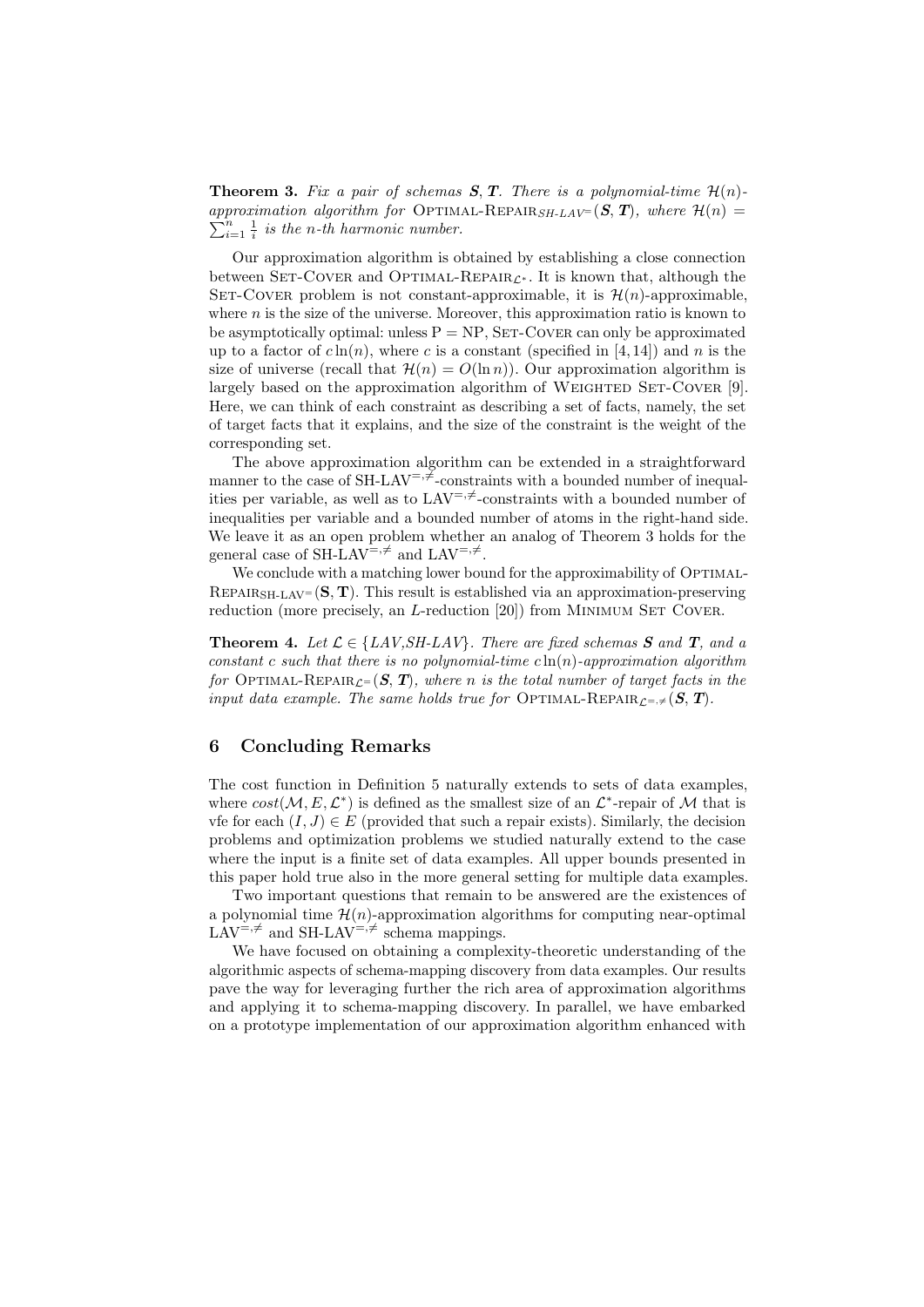heuristic rules. While much remains to be done, there is preliminary evidence that this is an approach that may lead to a reasonably efficient system for schema-mapping discovery from data examples.

# 7 Acknowledgments

Research partially supported by NSF Grant IIS-1217869; Tan is partially supported by NSF grant IIS-1450560.

#### References

- 1. B. Alexe, B. T. Cate, P. G. Kolaitis, and W.-C. Tan. Characterizing schema mappings via data examples. ACM Trans. Database Syst., 36(4):23:1–23:48, 2011.
- 2. B. Alexe, L. Chiticariu, R. J. Miller, and W. C. Tan. Muse: Mapping Understanding and deSign by Example. In ICDE, pages 10–19, 2008.
- 3. B. Alexe, B. ten Cate, P. G. Kolaitis, and W. C. Tan. Designing and refining schema mappings via data examples. In SIGMOD, pages 133–144, 2011.
- 4. N. Alon, D. Moshkovitz, and S. Safra. Algorithmic construction of sets for krestrictions. ACM Trans. Algorithms, 2(2):153–177, Apr. 2006.
- 5. A. Artale, D. Calvanese, R. Kontchakov, and M. Zakharyaschev. The dl-lite family and relations. JAIR, 36:1–69, 2009.
- 6. P. Barceló. Logical foundations of relational data exchange. SIGMOD Record, 38(1):49–58, 2009.
- 7. A. Bonifati, E. Chang, T. Ho, V. Lakshmanan, and R. Pottinger. HePToX: Marrying XML and Heterogeneity in Your P2P Databases. In VLDB, pages 1267–1270, 2005.
- 8. B. ten Cate, V. Dalmau, and P. G. Kolaitis. Learning schema mappings. ACM Trans. Database Syst., 38(4):28, 2013.
- 9. V. Chvtal. A greedy heuristic for the set covering problem. Math. Oper. Res., 4:233–235, 1979.
- 10. R. Fagin, P. G. Kolaitis, R. J. Miller, and L. Popa. Data Exchange: Semantics and Query Answering. TCS, 336(1):89–124, 2005.
- 11. G. H. Fletcher and C. M. Wyss. Towards a general framework for effective solutions to the data mapping problem. Journal on Data Semantics, XIV, 2009.
- 12. G. Gottlob and P. Senellart. Schema mapping discovery from data instances. JACM, 57(2), 2010.
- 13. L. M. Haas, M. A. Hernández, H. Ho, L. Popa, and M. Roth. Clio Grows Up: From Research Prototype to Industrial Tool. In ACM SIGMOD, pages 805–810, 2005.
- 14. D. S. Johnson. Approximation algorithms for combinatorial problems. In Proceedings of STOC, pages 38–49, New York, NY, USA, 1973. ACM.
- 15. P. G. Kolaitis. Schema Mappings, Data Exchange, and Metadata Management. In ACM PODS, pages 61–75, 2005.
- 16. M. Lenzerini. Data Integration: A Theoretical Perspective. In ACM PODS, pages 233–246, 2002.
- 17. H. Mannila and K.-J. Räihä. Automatic generation of test data for relational queries. JCSS, 38(2):240–258, 1989.
- 18. R. J. Miller, L. M. Haas, and M. A. Hernández. Schema Mapping as Query Discovery. In VLDB, pages 77–88, 2000.